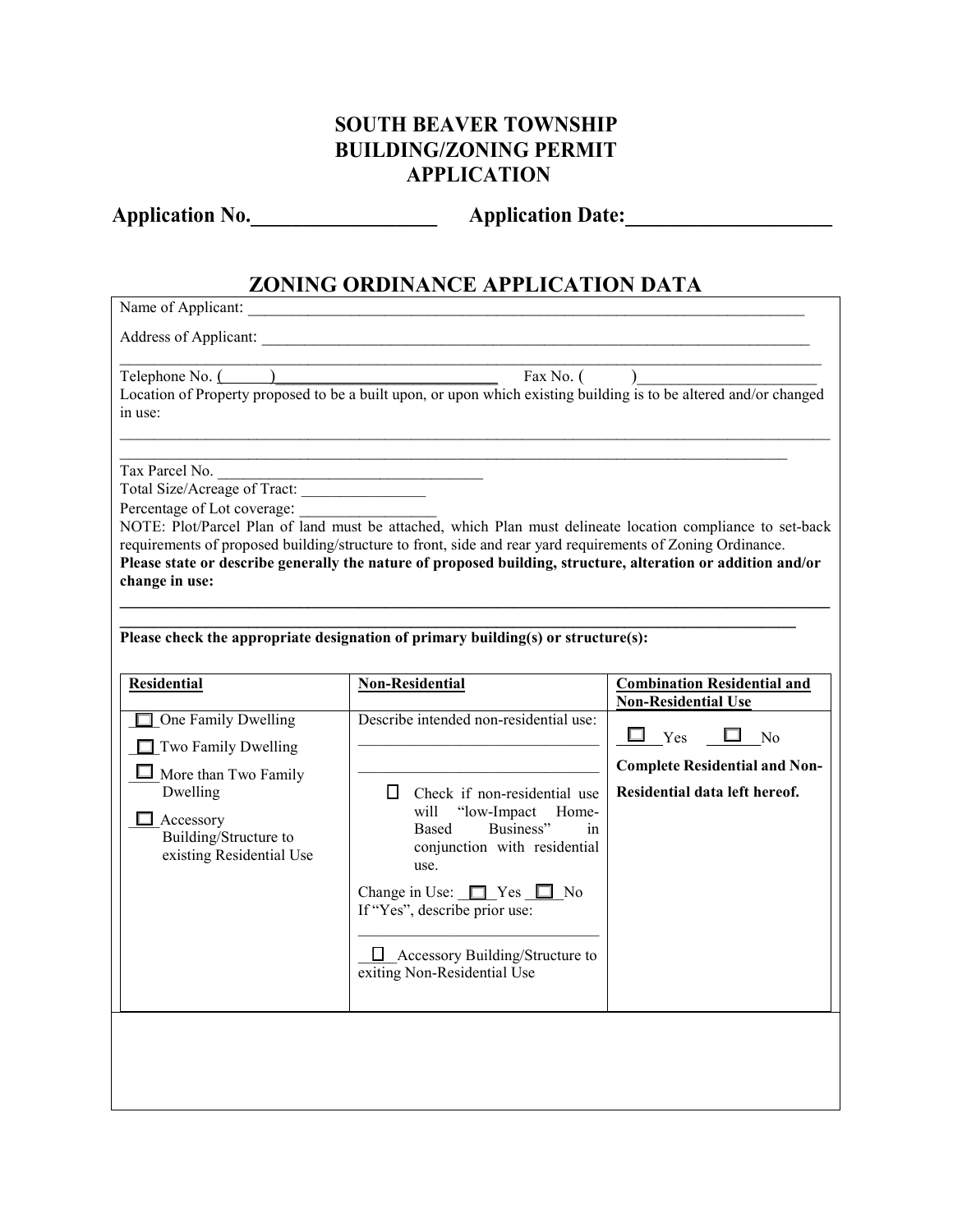# South Beaver Township BUILDING/ZONING PERMIT APPLICATION Page **2** of **6**

|                                                                | Permitted Use per Section of South Beaver Township Zoning Ordinance                                                                                                                                                                                                                                                                                                                                                                      |
|----------------------------------------------------------------|------------------------------------------------------------------------------------------------------------------------------------------------------------------------------------------------------------------------------------------------------------------------------------------------------------------------------------------------------------------------------------------------------------------------------------------|
|                                                                |                                                                                                                                                                                                                                                                                                                                                                                                                                          |
|                                                                |                                                                                                                                                                                                                                                                                                                                                                                                                                          |
|                                                                | Other Use existing per provisions of said Zoning Ordinance: (Please detail, for example, as Registered Non-Conforming Use)                                                                                                                                                                                                                                                                                                               |
|                                                                |                                                                                                                                                                                                                                                                                                                                                                                                                                          |
| Subdivision<br>and                                             | Variance needed to be requested, if any: (Please detail and cite Section and/or provisions of Zoning Ordinance or<br>Land Development Ordinance involved. If none, please<br>specify<br>"None".)                                                                                                                                                                                                                                         |
|                                                                |                                                                                                                                                                                                                                                                                                                                                                                                                                          |
|                                                                | Applicant is (ready) (not ready) to proceed for processing this Application for Special Exception Use and/or<br>Conditional Use, and/or for Request for Variance. Note: Cross out inapplicable words. If Applicant "ready",<br>required fee deposits to be deposited with the Township at time of submission of this Application, together with<br>appropriate Application for Special Exception, and/or Conditional Use and/or Variance |
| Name/Address of Property Owners if different from Applicant:   |                                                                                                                                                                                                                                                                                                                                                                                                                                          |
|                                                                | <u> 1989 - Johann John Stein, mars an deutscher Stein († 1958)</u>                                                                                                                                                                                                                                                                                                                                                                       |
| Telephone No. ( )                                              |                                                                                                                                                                                                                                                                                                                                                                                                                                          |
| <b>Character of Construction Materials:</b>                    |                                                                                                                                                                                                                                                                                                                                                                                                                                          |
|                                                                | Size of building/structure involved: No. of Stories_____________ Height: _______                                                                                                                                                                                                                                                                                                                                                         |
|                                                                |                                                                                                                                                                                                                                                                                                                                                                                                                                          |
| square feet.<br><b>Approximate Cost: \$</b>                    |                                                                                                                                                                                                                                                                                                                                                                                                                                          |
| Plans Submitted herewith prepared by:                          |                                                                                                                                                                                                                                                                                                                                                                                                                                          |
| Name of Engineer/Architect or Surveyor:                        | If multiple use, specify on floor plan the area of each intended use.                                                                                                                                                                                                                                                                                                                                                                    |
|                                                                | <u> 1989 - Jan James James Barnett, fransk politik (d. 1989)</u>                                                                                                                                                                                                                                                                                                                                                                         |
|                                                                |                                                                                                                                                                                                                                                                                                                                                                                                                                          |
| Telephone $No.$ ()                                             | Fax No. $($ )                                                                                                                                                                                                                                                                                                                                                                                                                            |
|                                                                |                                                                                                                                                                                                                                                                                                                                                                                                                                          |
| <b>Address of Contractor:</b><br><b>Telephone No.</b> $($      |                                                                                                                                                                                                                                                                                                                                                                                                                                          |
| <b>Contractor's Federal/State Employer Identification No.:</b> | Contractor's Pennsylvania Workers' Compensation Policy No.: _____________________                                                                                                                                                                                                                                                                                                                                                        |
|                                                                | Workers' Comp Policy Certificate must be attached, to evidence existence of currently in effect policy.                                                                                                                                                                                                                                                                                                                                  |
|                                                                |                                                                                                                                                                                                                                                                                                                                                                                                                                          |
|                                                                |                                                                                                                                                                                                                                                                                                                                                                                                                                          |
|                                                                | NOTE: If Contractor claims exemption from PA Workers' Compensation Law [Complete/Include                                                                                                                                                                                                                                                                                                                                                 |
| Affidavit on Page 5]                                           |                                                                                                                                                                                                                                                                                                                                                                                                                                          |
|                                                                |                                                                                                                                                                                                                                                                                                                                                                                                                                          |
| $(\Box)$ Religion Exemption                                    |                                                                                                                                                                                                                                                                                                                                                                                                                                          |
|                                                                |                                                                                                                                                                                                                                                                                                                                                                                                                                          |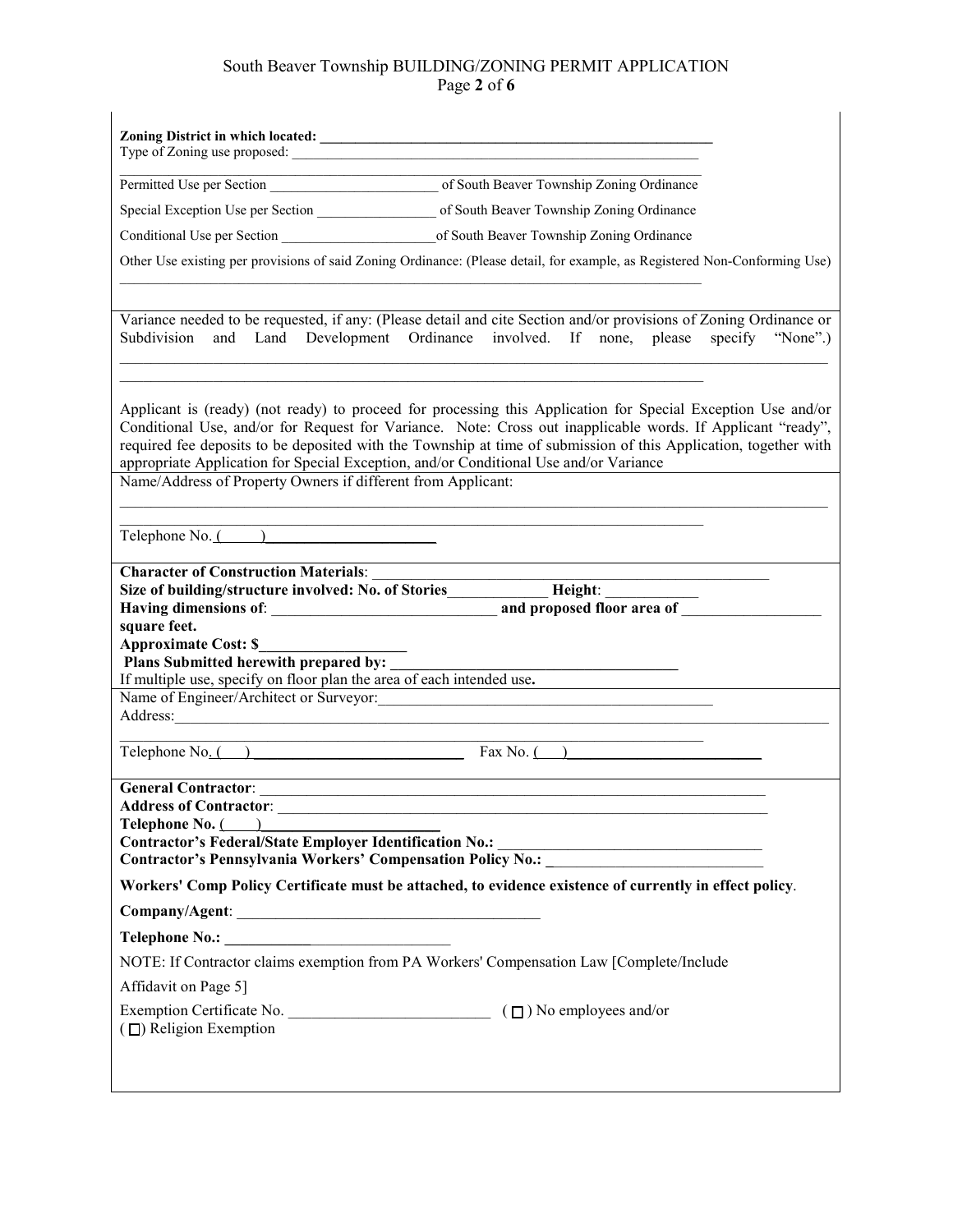#### South Beaver Township BUILDING/ZONING PERMIT APPLICATION Page **3** of **6**

NOTICE: Contractor prohibited by law from employing any individual to perform work pursuant to this building permit unless contractor provides proof of worker's compensation to South Beaver Township. Contractor also prohibited by law as to building or remodeling under subject Permit from engaging the services of a subcontractor unless subcontractor maintains workers' compensation insurance coverage as to subcontractor's employees. Failure of Contractor and Applicant for this Permit to maintain worker's compensation insurance according to law of Commonwealth of Pennsylvania, and as to said insurance, naming South Beaver Township as a named insured, requires stoppage of all construction/work under Building/Zoning Permit issued and Building/Zoning Permit may be revoked.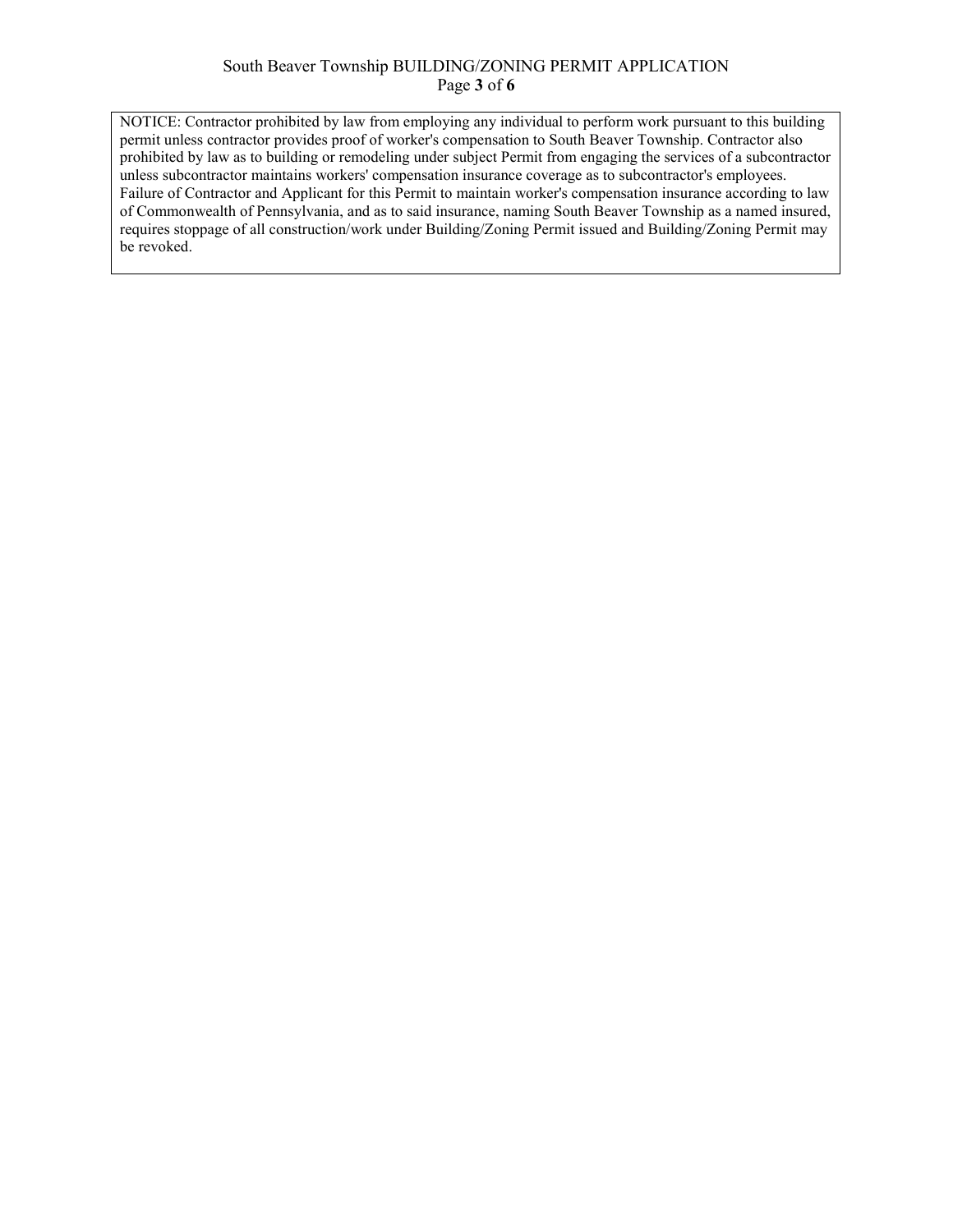| PROPOSED BUILDING, STRUCTURE, ALTERNATION OR ADDITION SUBJECT TO REVIEW AND<br>INSPECTION PURSUANT TO THE UNIFORM CONSTRUCTION CODE AND ORDINANCE No. 68<br>OF SOUTH BEAVER TOWNSHIP?                                                                                                                                                                                                                                                                                                                                                                                                                                                                                                                                                                                                                                                                                                                                     |    |  |  |  |
|---------------------------------------------------------------------------------------------------------------------------------------------------------------------------------------------------------------------------------------------------------------------------------------------------------------------------------------------------------------------------------------------------------------------------------------------------------------------------------------------------------------------------------------------------------------------------------------------------------------------------------------------------------------------------------------------------------------------------------------------------------------------------------------------------------------------------------------------------------------------------------------------------------------------------|----|--|--|--|
|                                                                                                                                                                                                                                                                                                                                                                                                                                                                                                                                                                                                                                                                                                                                                                                                                                                                                                                           | NO |  |  |  |
| If "YES", Complete UNIFORM CONSTRUCTION CODE Application and attach same hereto.                                                                                                                                                                                                                                                                                                                                                                                                                                                                                                                                                                                                                                                                                                                                                                                                                                          |    |  |  |  |
| Note: If Uniform Construction Code applicable, even though a Building/Zoning Permit has been issued<br>by the South Beaver Township Zoning Officer, no construction can commence until the Applicant<br>receives/obtains a Uniform Construction Code Penni! pursuant to the requirements of Ordinance No. 68<br>of South Beaver Township                                                                                                                                                                                                                                                                                                                                                                                                                                                                                                                                                                                  |    |  |  |  |
| <b>TO THE APPLICANT</b>                                                                                                                                                                                                                                                                                                                                                                                                                                                                                                                                                                                                                                                                                                                                                                                                                                                                                                   |    |  |  |  |
| READ, UNDERSTAND AND COMPLY WITH THE FOLLOWING NOTICES                                                                                                                                                                                                                                                                                                                                                                                                                                                                                                                                                                                                                                                                                                                                                                                                                                                                    |    |  |  |  |
| All construction, remodeling or other work done on subject premises must be done in<br>NOTICE:<br>compliance with the "Uniform Construction Code" of the Commonwealth of Pennsylvania [34 Pa. Code,<br>Chapters 401 through 405 J whether or not you are required to obtain a Uniform Construction Code Permit<br>pursuant to the requirements of Ordinance No. 68 of South Beaver Township. In the event you are<br>constructing a commercial or industrial building, or changing use of a building to a commercial or<br>industrial use, you probably must have your building plans/use approved by the appropriate agencies of<br>the Commonwealth of                                                                                                                                                                                                                                                                  |    |  |  |  |
| Pennsylvania, including but not necessarily limited to the Pennsylvania Department of Labor.                                                                                                                                                                                                                                                                                                                                                                                                                                                                                                                                                                                                                                                                                                                                                                                                                              |    |  |  |  |
| In addition to a Building/Zoning permit and possibly a Uniform Construction Code permit,<br>NOTICE:<br>if the subject property<br>does or will require access to a public road or street, and/or will require improvement/change of existing<br>driveway access to a public road or street: If such public road or street is under the jurisdiction of the<br>Commonwealth of Pennsylvania, you must obtain a Highway Occupancy Permit pursuant to Act No. 428<br>of 1945, as amended, known as the "State Highway Law"; Application for such Highway Occupancy<br>Permit as to a Commonwealth road or street must be made to, with and processed by the Pennsylvania<br>Department of Transportation. If such road or street is under the jurisdiction of South Beaver Township<br>or other local government, you must apply for and obtain a Driveway Permit from the Township or other<br>applicable local government. |    |  |  |  |
| In addition to a Building/Zoning permit and Construction Code permit, you may need to<br><b>NOTICE:</b><br>make other applications and obtain other permits for the development/use you propose, including but not<br>limited to, depending on location of your premises, for an on-lot sewage permit and/or connection to a<br>public sewer connection permit, and/or an Land Development Permit, prior to being<br>able to commence construction. Further, following construction and prior to your placing into use the<br>proposed structure/building, you will need to procure an Zoning Occupancy Permit and a Construction<br>Code Occupancy Permit                                                                                                                                                                                                                                                                |    |  |  |  |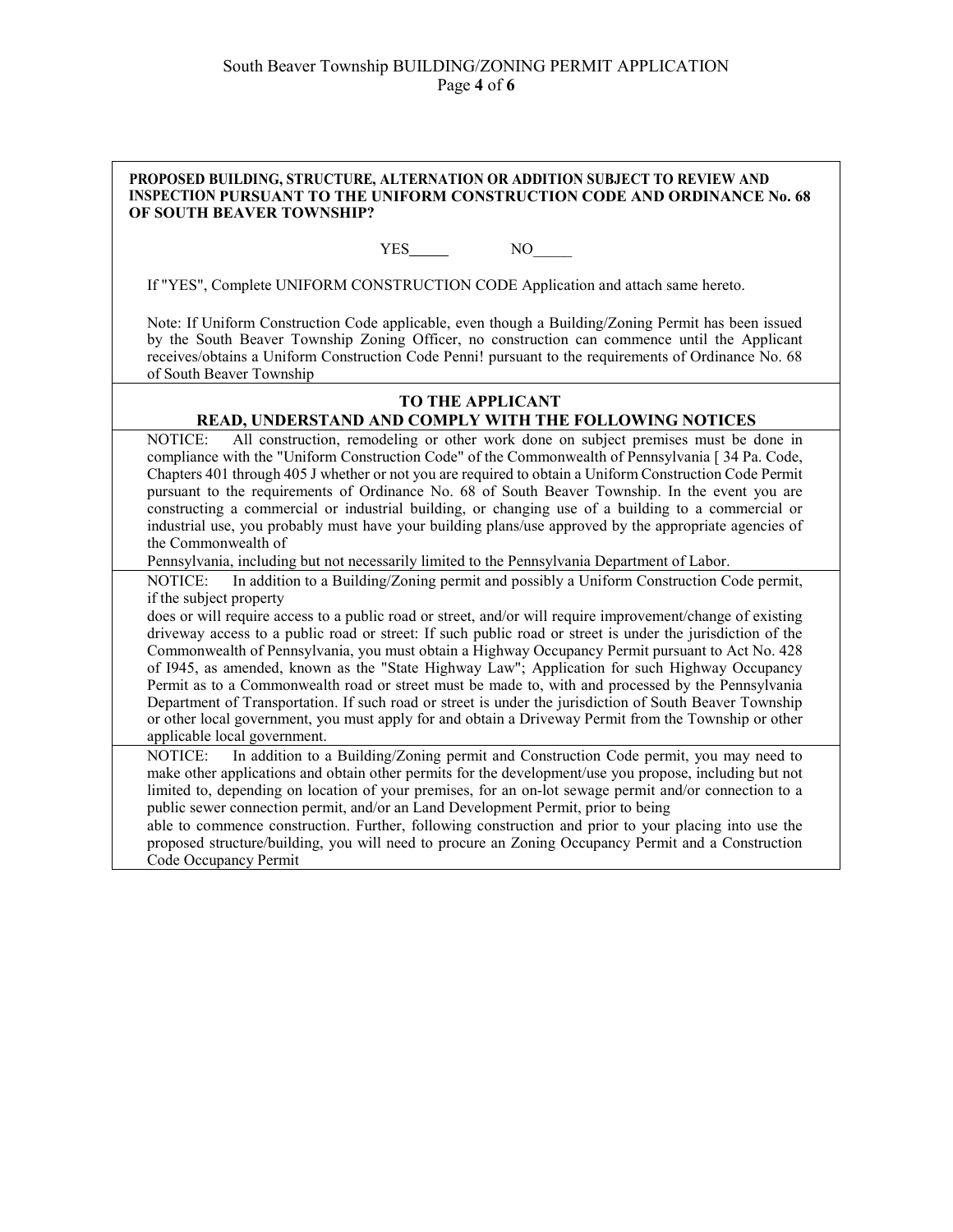## South Beaver Township BUILDING/ZONING PERMIT APPLICATION Page **5** of **6**

### **STATEMENT AND VERIFICATION BY APPLICANT**

I do hereby agree to observe and adhere to any and all provisions of the South Beaver Township Zoning Ordinance,anddofurtheragreeandunderstandthatmyfailuretodososhallconstituteaviolationastoany Permit issuedperthisApplication,whichviolationshallcauseanyPermittobecomeNullandVoid,and revocable by the Township of South Beaver Township via its Zoning Officer.

Ior we theundersigned Applicant(s), completed and read theforegoing Application. Thestatements and data setforth thereinistrueandcorrecttothebestof my(our)knowledge,informationandbelief. Thisstatement and verification are made subject to the penalties of 18 PA.C.S.A. Section 4904 relating to unsworn falsificationsto authorities, which provides that if 1 or we knowingly make false statements or averments, I or we may be subject to criminal penalties.

Dated: \_\_\_\_\_\_\_\_\_\_\_\_\_\_\_\_\_\_\_\_\_\_, 20\_\_\_\_\_\_

Applicant

\_\_\_\_\_\_\_\_\_\_\_\_\_\_\_\_\_\_\_\_\_\_\_\_\_\_\_\_\_\_\_\_\_\_\_\_\_\_\_\_\_\_\_\_

 $\overline{\phantom{a}}$  , where  $\overline{\phantom{a}}$  , where  $\overline{\phantom{a}}$  ,  $\overline{\phantom{a}}$  ,  $\overline{\phantom{a}}$  ,  $\overline{\phantom{a}}$  ,  $\overline{\phantom{a}}$  ,  $\overline{\phantom{a}}$  ,  $\overline{\phantom{a}}$  ,  $\overline{\phantom{a}}$  ,  $\overline{\phantom{a}}$  ,  $\overline{\phantom{a}}$  ,  $\overline{\phantom{a}}$  ,  $\overline{\phantom{a}}$  ,  $\overline{\phantom{a}}$  ,

Co-Applicant

| Received of<br>Building/Zoning Permit Application. Dated: | , the sum of $\$$                                                              | , fee for the above numbered<br>.20 |  |
|-----------------------------------------------------------|--------------------------------------------------------------------------------|-------------------------------------|--|
|                                                           |                                                                                | <b>Authorized Signature</b>         |  |
| Building/Zoning Permit (Issued ) (Denied ) on the<br>20   | . [Note if denied, Letter setting forth reasons will accompany Denial Notice.] | day of                              |  |
|                                                           |                                                                                | Zoning Officer                      |  |